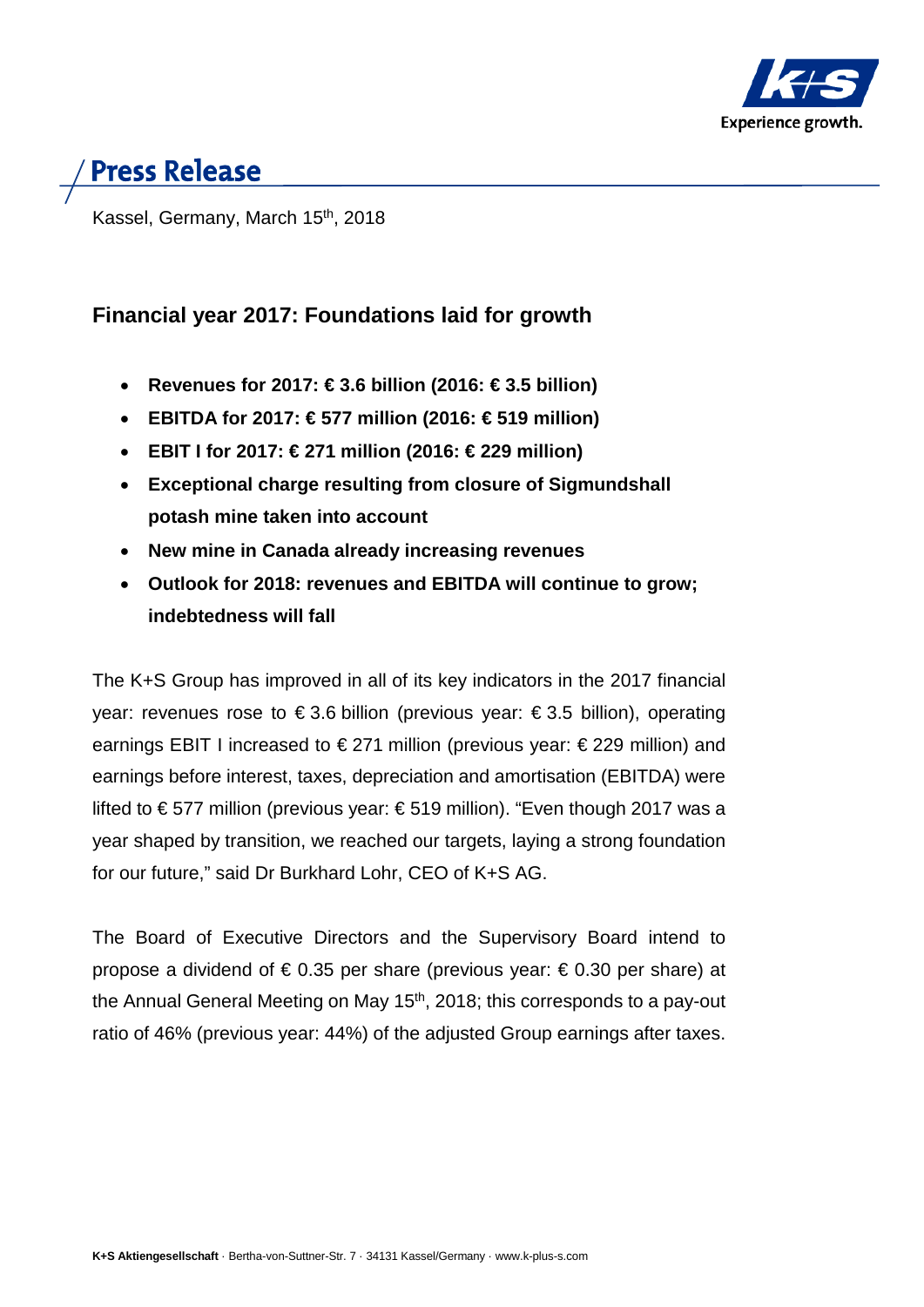### **Robust business in our core markets**

Greater product availability in the Potash and Magnesium Products business unit, especially of fertilizer specialties at the Werra plant along with the first sales volumes from the new mine in Canada had a positive effect on revenue growth in the past financial year. In contrast, the unfavourable exchange rate developments in both business units negatively impacted revenues. Once again, the Salt business unit was the top segment in of the K+S Group in terms of revenues. The positive trend in industrial salt and salt for chemical use was particularly encouraging. Revenues from de-icing salt remained at a stable level.

### **Capital expenditure in Canada increasing international competitiveness**

The potash mine put into operation in Bethune, Canada, in May 2017 is already having a positive impact: around 500,000 tonnes of potash were produced by the end of the financial year. "With Bethune we now have potash operations on two continents. The plant will complement our German production network and reduce average production costs in the medium term. This provides us with very positive long-term perspectives," Dr Burkhard Lohr explained. "Bethune will make the Group much more competitive internationally."

## **Business activity focusing on commitment to the environment and sustainability**

The K+S Group's reinforced commitment to the environment is also having a positive effect. Additional resources will be secured with the kainite crystallisation and flotation (KCF) facility put into operation at the Hattorf site at the beginning of this year. At the same time, the Werra plant's wastewater will be reduced by around 20% per year. With an investment volume of  $\epsilon$  180 million, the KCF facility constitutes the K+S Group's largest individual project to date for water protection.

In addition, legal disputes have been resolved by the agreements reached with nature conservation organisation BUND and the municipality of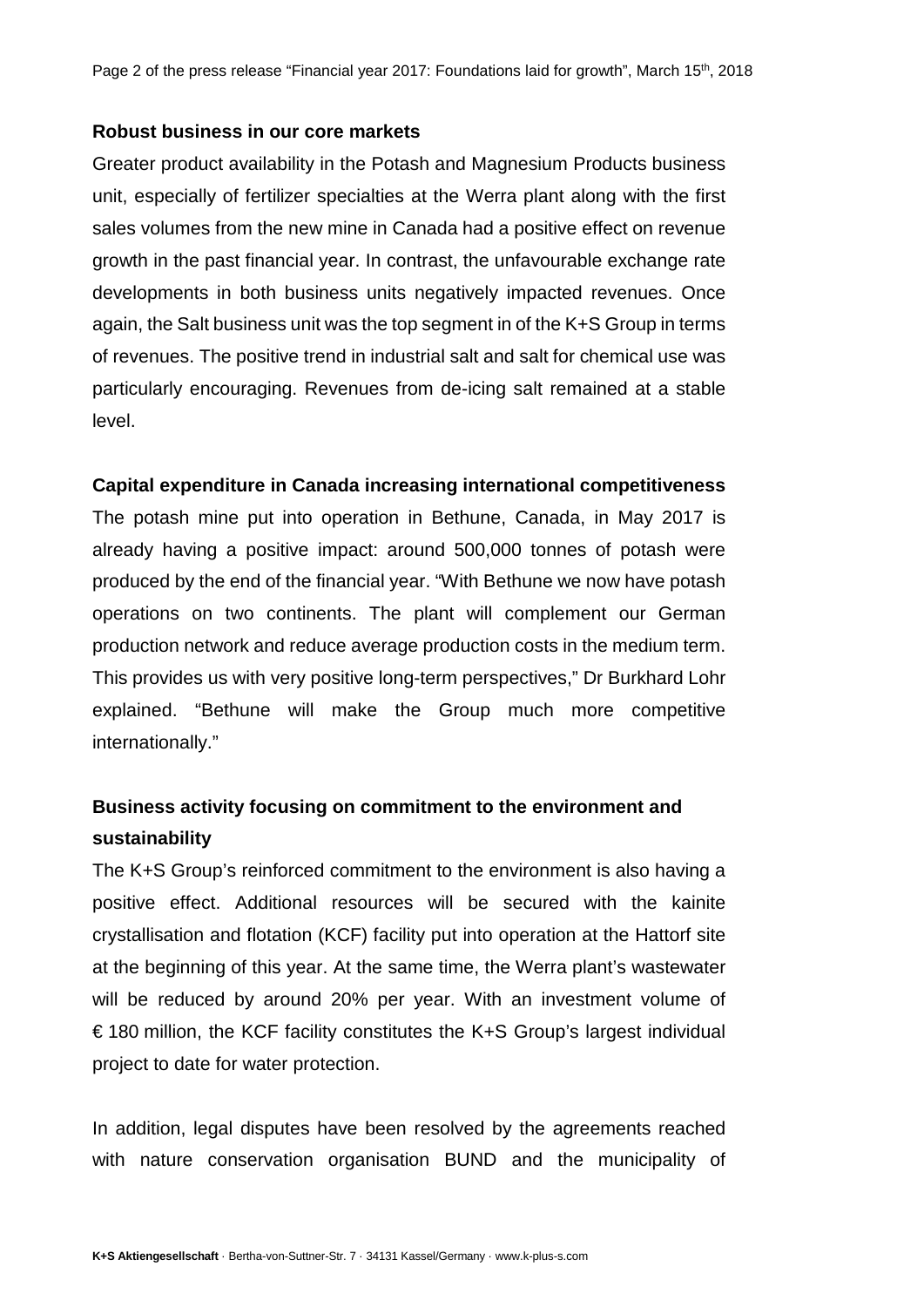Gerstungen on the deep-well injection and buffer storage of Gerstunger Mulde.

"We are increasingly focusing on dialogue with all groups of stakeholders," Dr Burkhard Lohr confirmed. "After all, appropriate resolution of environmental issues and a clear commitment to sustainability are essential for K+S."

#### **Outlook for 2018**

For the 2018 financial year the K+S Group estimates that revenues will be tangibly higher and earnings before interest, taxes, depreciation and amortisation (EBITDA) significantly higher than the figures for the previous year. The rise in production volumes in Bethune, Canada, will give a boost to the Potash and Magnesium Products business unit. Production at the Werra plant will also increase again due to the absence of wastewater-related production outages, which will likewise improve earnings. The Salt business unit anticipates a tangible increase in EBITDA on the strength of rising sales volumes and a further improvement in profitability. "We expect to see a significant improvement in free cash flow in 2018," Dr Burkhard Lohr added.

The K+S Group presented its 'Shaping 2030' strategy in fall 2017. This includes the clear focus on the four customer segments of Agriculture, Industry, Consumers, and Communities. "Based on our expertise in the mining and processing of minerals, we will make use of the opportunities provided by customers' specific needs and harness global megatrends," said Dr Burkhard Lohr. This will create attractive growth options for the existing business as well as new areas of business, for example liquid fertilisation. Initial projects from the K+S InnovationLab – such as the aquaponic containers unveiled in March – are already in the test phase.

## **Information for Editorial Departments**

The 2017 Annual Report and the K+S Q4/17 Facts & Figures are available on our website at [www.k-plus-s.com/2017q4en.](http://www.k-plus-s.com/2017q4en) An interview on business development with CEO Dr Burkhard Lohr is also available on the website. Starting at 11 am (CET), the presentations by Dr Burkhard Lohr, and CFO